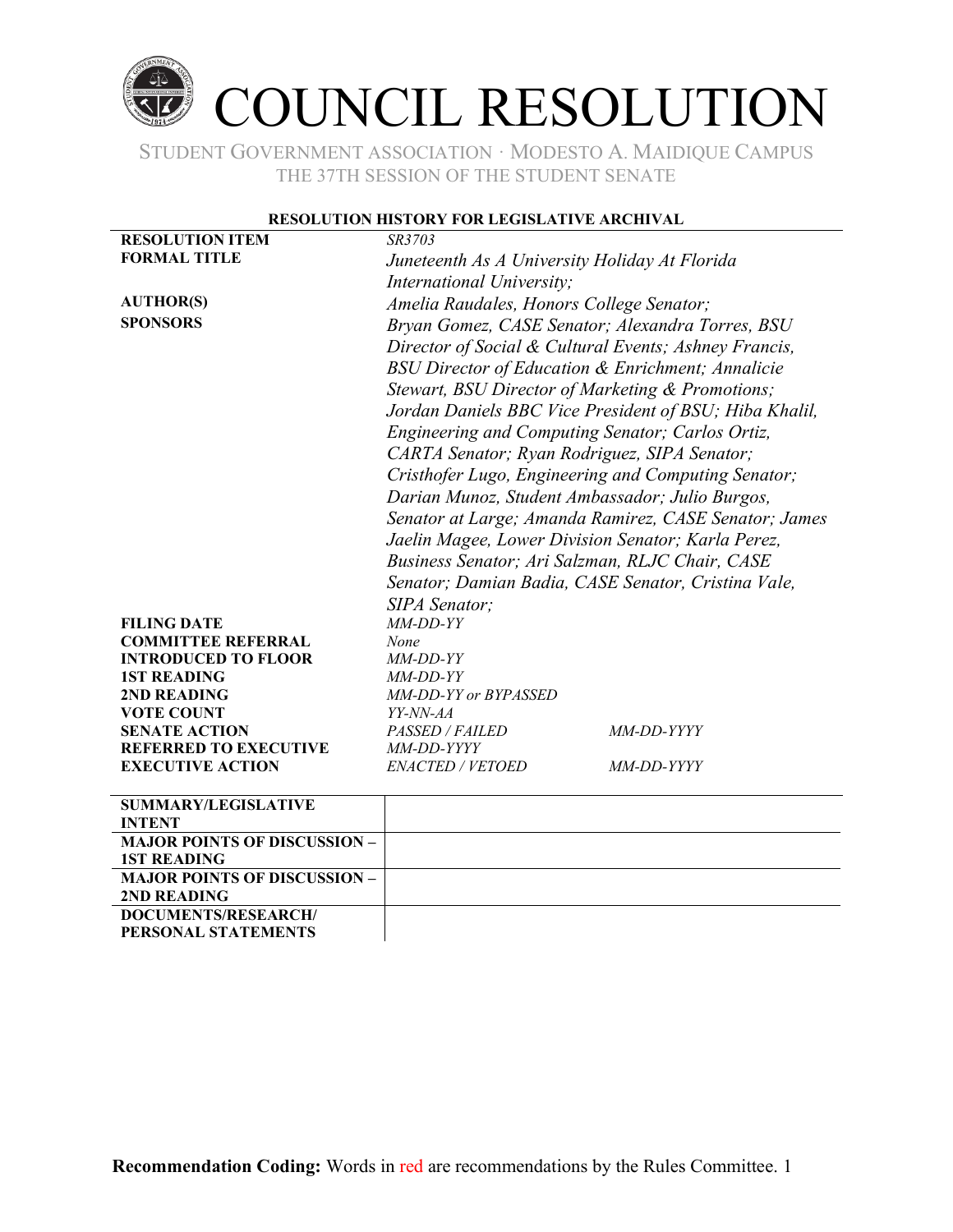

| <b>Resolution Item</b>    | SR37XX                                                                |
|---------------------------|-----------------------------------------------------------------------|
| <b>Formal Title</b>       | Juneteenth As A University Holiday At Florida                         |
|                           | International University;<br>Amelia Raudales, Honors College Senator; |
| <b>Author(s)</b>          |                                                                       |
| <b>Sponsors</b>           | Bryan Gomez, CASE Senator; Alexandra Torres,                          |
|                           | BSU Director of Social & Cultural Events;                             |
|                           | Ashney Francis, BSU Director of Education &                           |
|                           | Enrichment; Annalicie Stewart, BSU Director of                        |
|                           | Marketing & Promotions; Jordan Daniels BBC                            |
|                           | Vice President of BSU; Hiba Khalil, Engineering                       |
|                           | and Computing Senator; Carlos Ortiz, CARTA                            |
|                           | Senator; Ryan Rodriguez, SIPA Senator;                                |
|                           | Cristhofer Lugo, Engineering and Computing                            |
|                           | Senator; Darian Munoz, Student Ambassador;                            |
|                           | Julio Borges, Senator at Large; Amanda                                |
|                           | Ramirez, CASE Senator; James Jaelin Magee,                            |
|                           | Lower Division Senator; Karla Perez, Business                         |
|                           | Senator; Ari Salzman, RLJC Chair, CASE                                |
|                           | Senator; Damian Badia, CASE Senator, Cristina                         |
|                           | <i>Vale, SIPA Senator;</i>                                            |
| <b>Filed</b>              | MM-DD-YY                                                              |
| <b>Committee Referral</b> | None                                                                  |

### **To Show Support for the Black Lives Matter Movement and Pay Tribute to All Black Lives by Establishing Juneteenth as a University Holiday**

### **SECTION 1. SHORT TITLE.**

a) This Resolution may be cited as the "Juneteenth as a University Holiday";

### **SECTION 2. TERMS**

- a) "FIU" refers to Florida International University, its administration, or the student community of the university;
- b) "SGA" will hereby refer to the Student Government Association at Florida International University;
- c) "The Senate" refers to the Senate of the Student Government Association at Florida International University;
- d) "Our University" refers to Florida International University;
- e) "SGA-MMC" refers to the Student Government Council at Modesto Maidique Campus;
- f) "SGA-BBC" refers to the Student Government Council at Biscayne Bay Campus;
- g) "Black Lives Matter" refers to a movement founded in 2013 by Alicia Garza, Opal Tometi, and Patrisse Cullors after the acquittal of George Zimmerman, Trayvon Martin's

**Recommendation Coding:** Words in red are recommendations by the Rules Committee. 2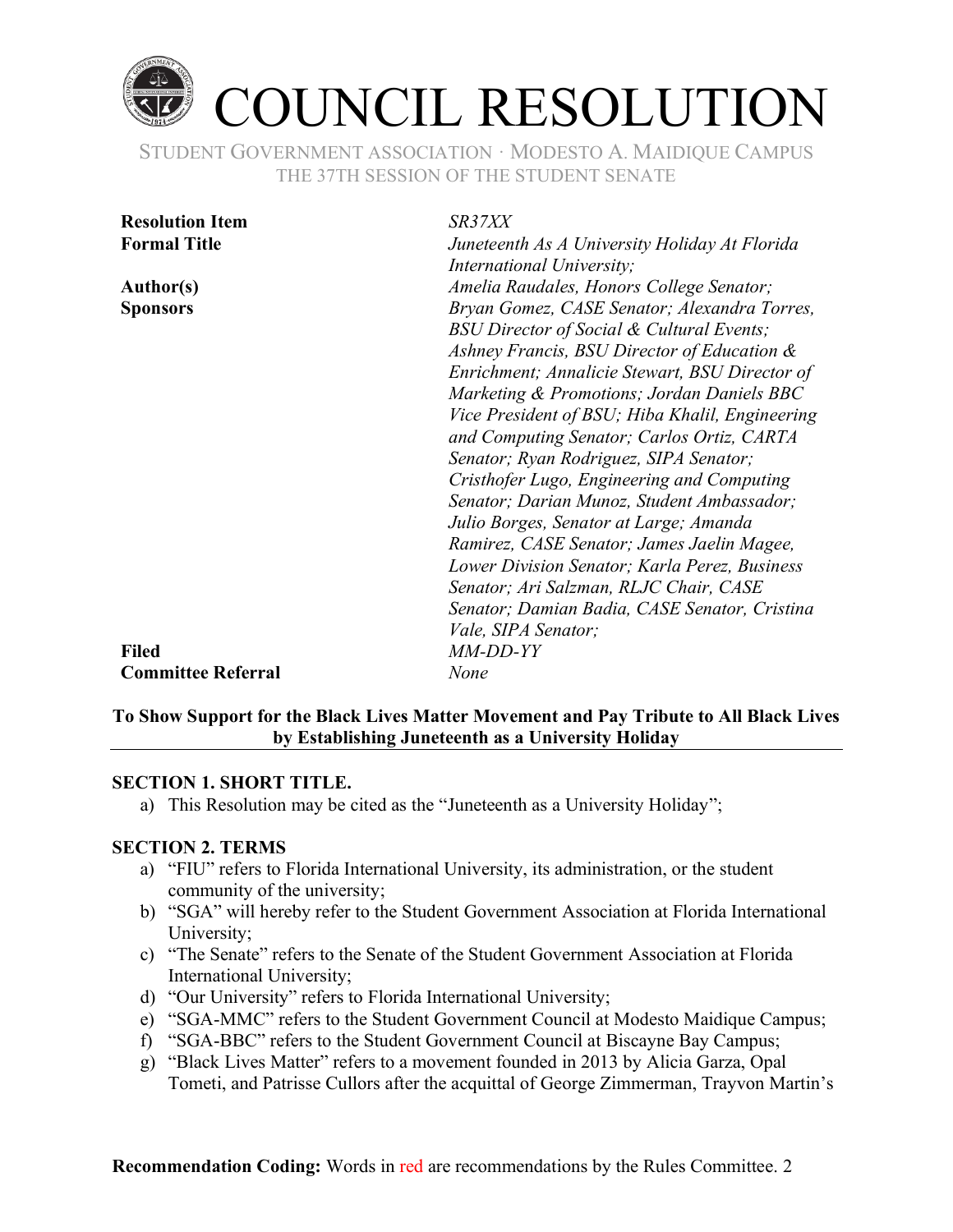

killer, which seeks to advocate for and advance the causes of racial justice and criminal justice reform, among many others; [1]

- h) "Anti-Blackness" refers to any and all specific prejudice against, discrimination against, and oppression of Black people;
- i) "Institutionalized" refers to a common practice or custom that has been embedded in society;

### **SECTION 3. AUTHORITY**

The proposal outlined in this Resolution is in compliance with the authority granted in Article III, Section 5 (A) 1 of the SGA Constitution as well as restated in Article III, Section 3.01 (b) i-1 of the SGC-MMC Statutes, stating that "[The Senate shall] enact and diligently carry out all legislation necessary and proper for the general welfare of the Student Body."

# **SECTION 4. RESOLUTION**

**WHEREAS**, Florida International University is an urban public research university that strives to serve its students and the diverse population of South Florida and is committed to collaborative engagement with our local, national, and global communities;

**WHEREAS**, Florida International University strives to serve the greater community, with a primary emphasis on serving the greater Miami and South Florida area, in a manner which enhances the metropolitan area's capability to meet the cultural, social and urban challenges which it faces;

**WHEREAS**, Juneteenth symbolizes freedom as the last enslaved people in Texas were freed two and a half years after the Emancipation Proclamation was issued [5];

**WHEREAS**, Juneteenth is a recognized in 45 states and is a state holiday in 3 states, where it is a day off for the general population, schools and most businesses are closed;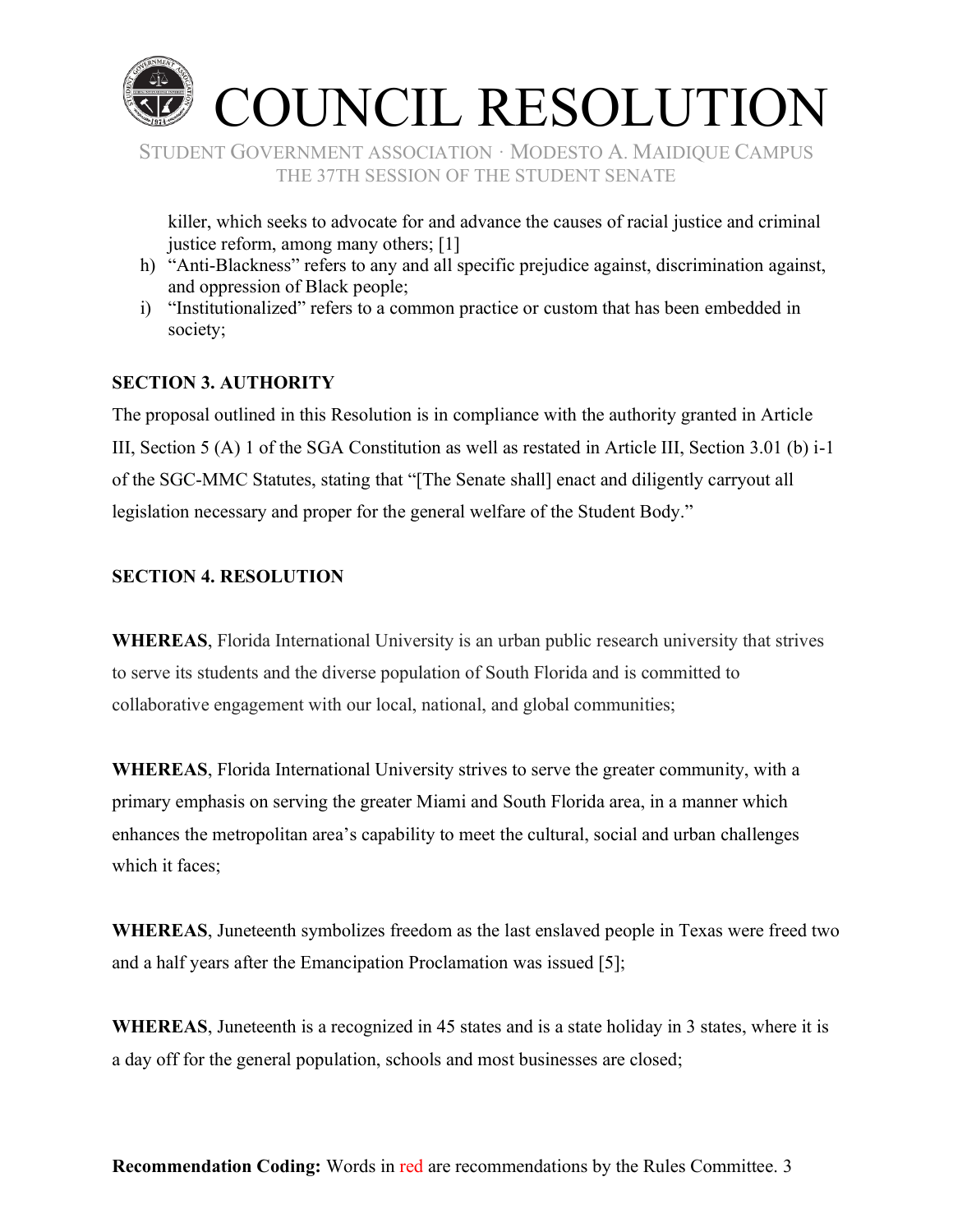

**WHEREAS**, Members of the US Congress from both parties are proposing on making Juneteenth, a day that celebrates the end of slavery in the U.S., a federal holiday;

**WHEREAS**, Making Juneteenth a University Holiday would amplify the power of the SGA-MMC SR 3701, the "Commemoration of Black Lives Act";

**WHEREAS**, all of the aforementioned causes in the previous clause seek to uphold FIU's Values of "Truth, Freedom, Respect, Responsibility, and Excellence" [4] showing that both the Black Lives Matter movement's interests and those of the FIU community are aligned;

*Therefore, be it resolved by the Student Senate of the Student Government Association of the Modesto A. Maidique Campus of Florida International University assembled, that SGC-MMC agrees in making Juneteenth a University Holiday. SGC-MMC stands in solidarity with our Black community as well as condemns any and all acts of institutionalized racism, racial injustice, and anti-Blackness;*

*Therefore, be it further resolved by the Student Senate of the Student Government Association of the Modesto A. Maidique Campus of Florida International University assembled, that SGC-MMC recognizes that, although the recent atrocities that occurred around the world have catalyzed this historic moment, racial injustice has been and continues to be a pervasive issue in our world. SGC-MMC supports the Black Lives Matter movement and sees it fit that this support be made official by this Resolution;*

### **SECTION 5. ENFORCEMENT**

This Resolution shall be presented to the Student Body, the FIU Board of Trustees, the FIU Foundation Board, made public to the FIU Community, and all relevant committees on behalf of the Student Body by the SGA;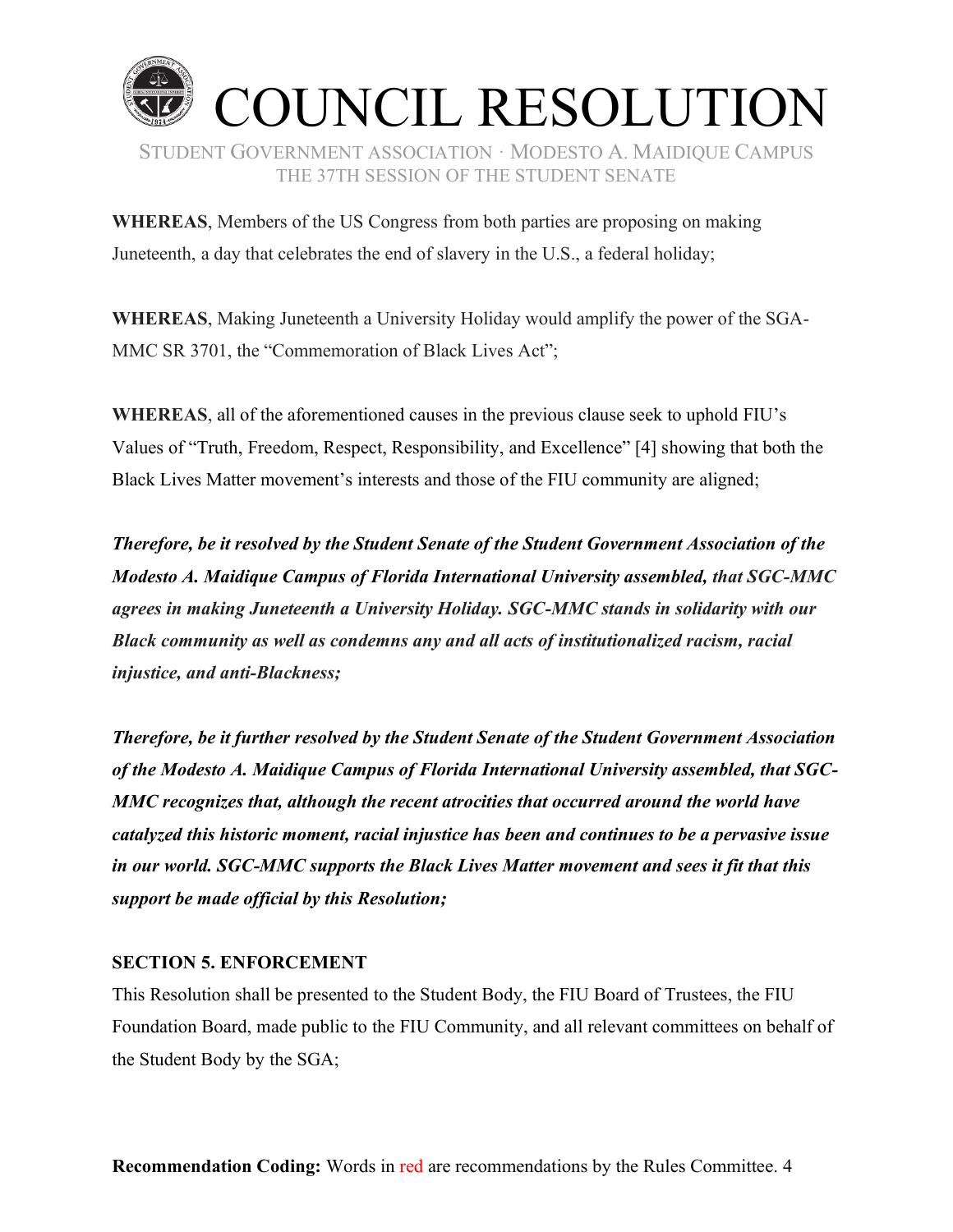

## **SECTION 6. ENACTMENT**

This Resolution and all its contents shall be the official opinion of the SGC-MMC and upon passage by the SGC-MMC Senate and approval by the SGC-MMC Student Body President;

# **SECTION 7. IMPLEMENTATION**

Upon the enactment of this Resolution, this shall be the official opinion and position of the SGA and shall make any prior legislation that conflicts with this legislation hereby null and void.

[1]<https://blacklivesmatter.com/about/>

- [2] <https://chicagounbound.uchicago.edu/cgi/viewcontent.cgi?article=1052&context=uclf>
- [3] <https://blacklivesmatter.com/what-matters-2020/>
- [4]<https://www.fiu.edu/about/vision-and-mission/index.html>
- [5]<https://blacklivesmatter.com/make-juneteenth-a-national-holiday/>